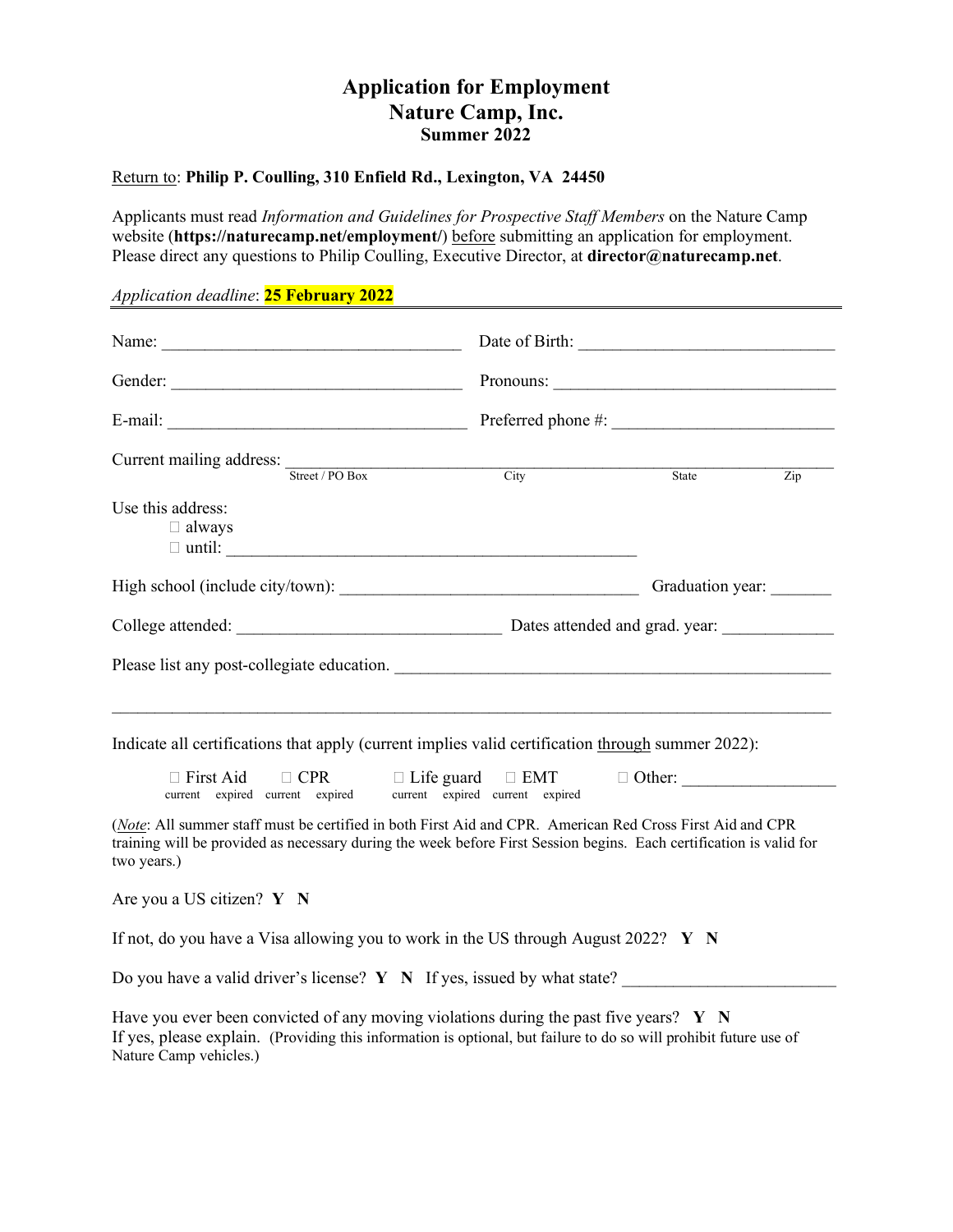# (List in chronological order, beginning with most recent.) Company address: Description of duties: Reason for leaving: (2) Company name: Your job title: Company address: The company address of the company address of the company address of the company and the company and the company address of the company address of the company and the company and the company address of the Employment dates: to to to the to the to the to the to the to the to the to the to the to the to the to the to the to the to the to the to the to the to the to the to the to the to the to the to the to the to the to the to Description of duties: Supervisor: Phone: E-mail: (3) Company name: Your job title: Company address: Reason for leaving: Supervisor: Phone: E-mail: Company address: The Company and The Company and The Company and The Company and The Company and The Company and The Company and The Company and The Company and The Company and The Company and The Company and The Company a Reason for leaving: Supervisor: Phone: E-mail:

### **Work Experience / Employment History**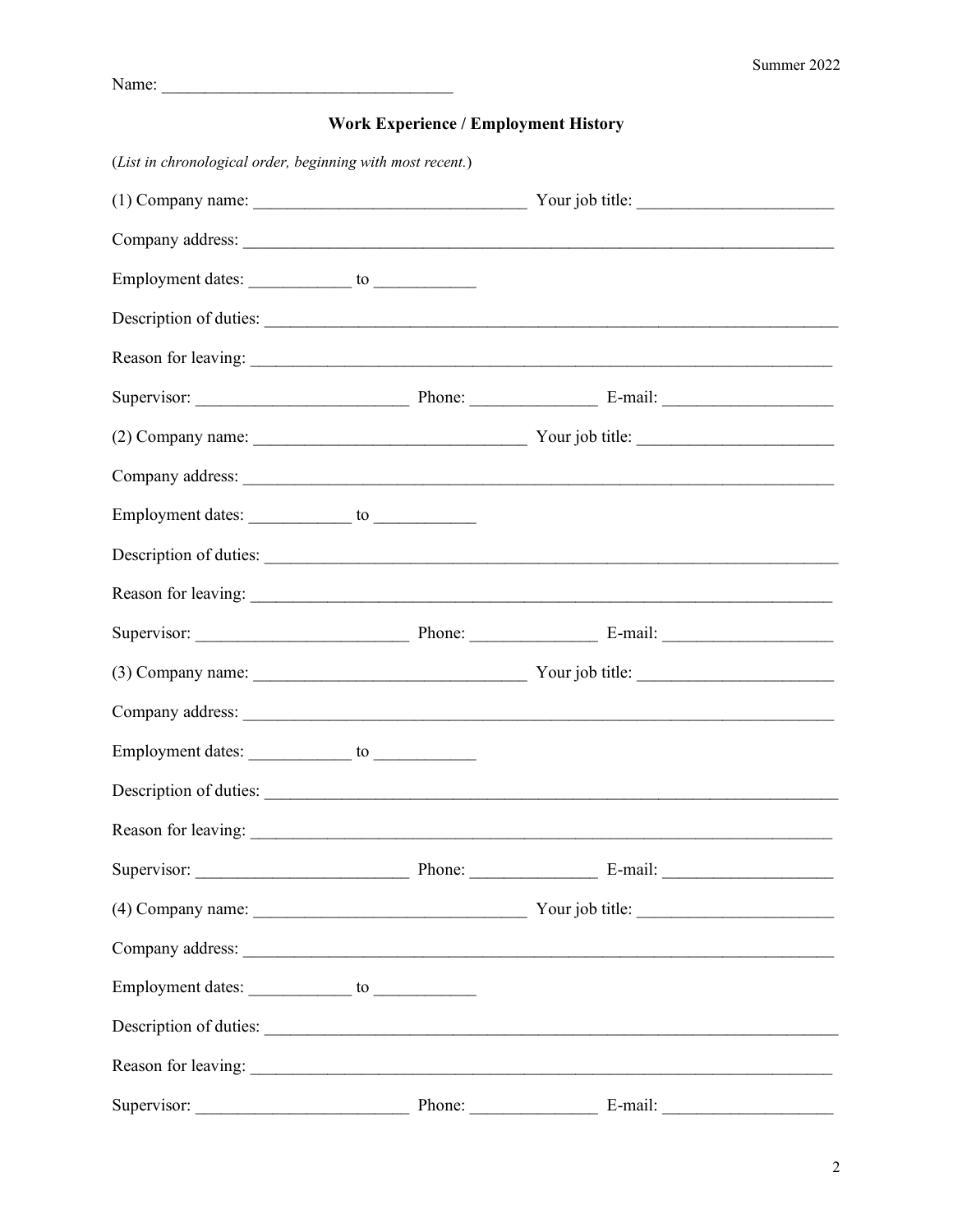Name:

Indicate any past employer you do not wish to be contacted and state the reason.

Would you in any way be limited in your ability to perform the functions of the job for which you are applying?

Which classes would you be most *interested* in teaching at Nature Camp? (List in descending order of preference.)

Which classes would you be best *qualified* to teach? Include a brief explanation, if desired. (You may wish, for example, to indicate relevant courses taken in college, major classes taken as a camper at Nature Camp, or other study conducted on your own.)

Describe any other educational experience (formal or informal) that would enhance your teaching ability or preparedness to teach at Nature Camp. Note any relevant coursework in subjects aligned with the Nature Camp curriculum or personal engagement in natural history pursuits.

Describe personal experience, skills, or other abilities relevant to work at Nature Camp. Particularly note any specific experience working with children, teaching in supervised settings, working at other summer camps, or holding leadership positions.